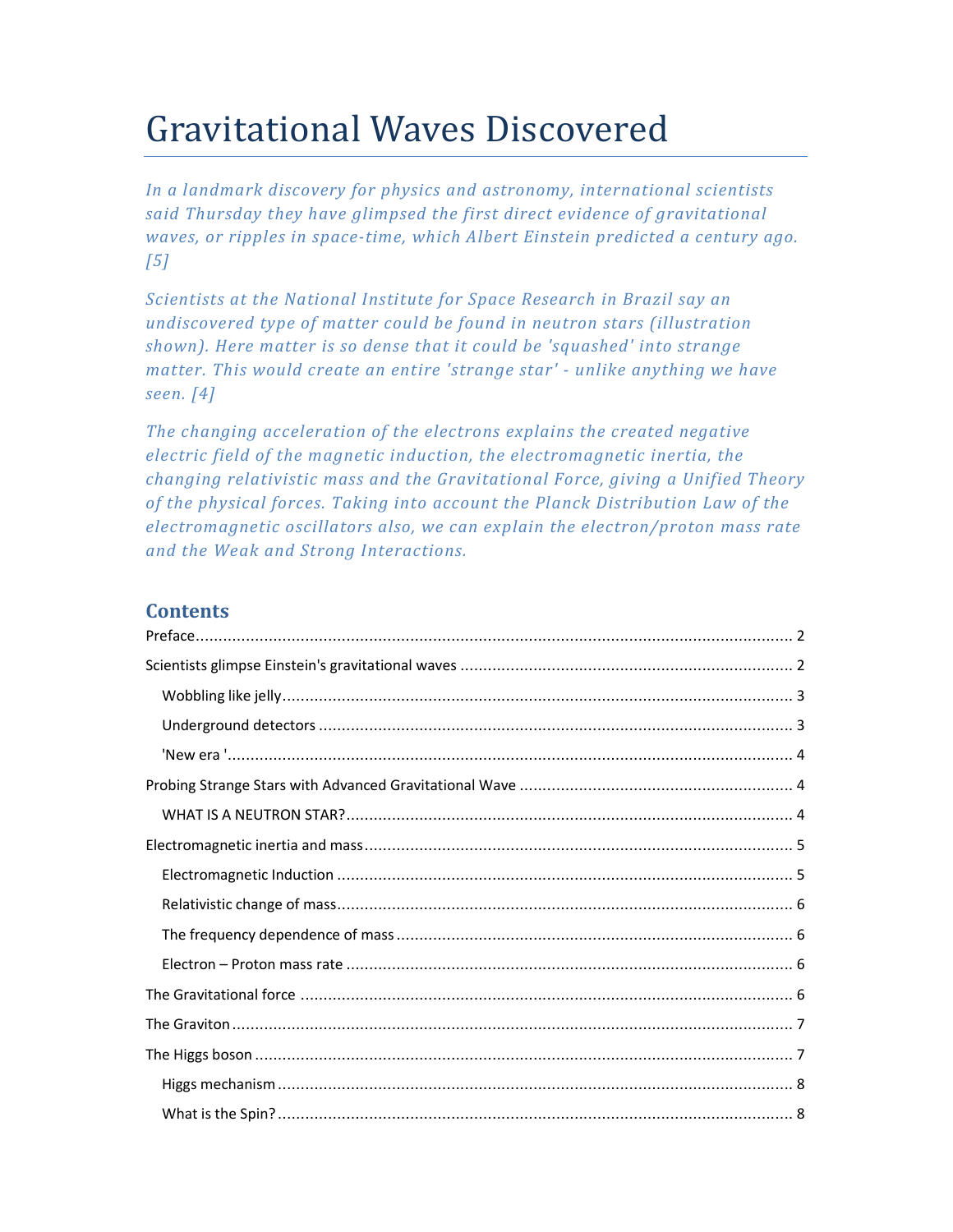Author: George Rajna

## **Preface**

Today the most popular enigma is the gravitational force after founding the Higgs boson experimentally. Although the graviton until now is a theoretical particle, its existence is a necessary basis of the Quantum Gravitation and the Theory of Everything.

The electromagnetic origin of mass gives an explanation of the inertia, the relativistic change of mass and also the gravitational force.

# **Scientists glimpse Einstein's gravitational waves**

When two black holes collided some 1.3 billion years ago, the joining of those two great masses sent forth a wobble that hurtled through space and arrived at Earth on September 14, 2015, when it was picked up by sophisticated instruments, researchers announced.

"Like Galileo first pointing his telescope upward, this new view of the sky will deepen our understanding of the cosmos, and lead to unexpected discoveries," said France Cordova, director of the US National Science Foundation, which funded the work.

The phenomenon was observed by two US-based underground detectors, designed to spot tiny vibrations from passing gravitational waves, a project known as the Laser Interferometer Gravitational-wave Observatory, or LIGO.

It took scientists months to verify their data and put it through a process of peer-review before announcing it on Thursday, marking the culmination of decades of efforts by teams around the world.

"LIGO has ushered in the birth of an entirely new field of astrophysics," said Cordova.

Gravitational waves are a measure of strain in space, an effect of the motion of large masses that stretches the fabric of space-time—a way of viewing space and time as a single, interweaved continuum.

They travel at the speed of light and cannot be stopped or blocked by anything.

Einstein said space-time could be compared to a net, bowing under the weight of an object. Gravitational waves would be like ripples that emanate from a pebble thrown in a pond.

While scientists have previously been able to calculate gravitational waves, they had never before seen one directly.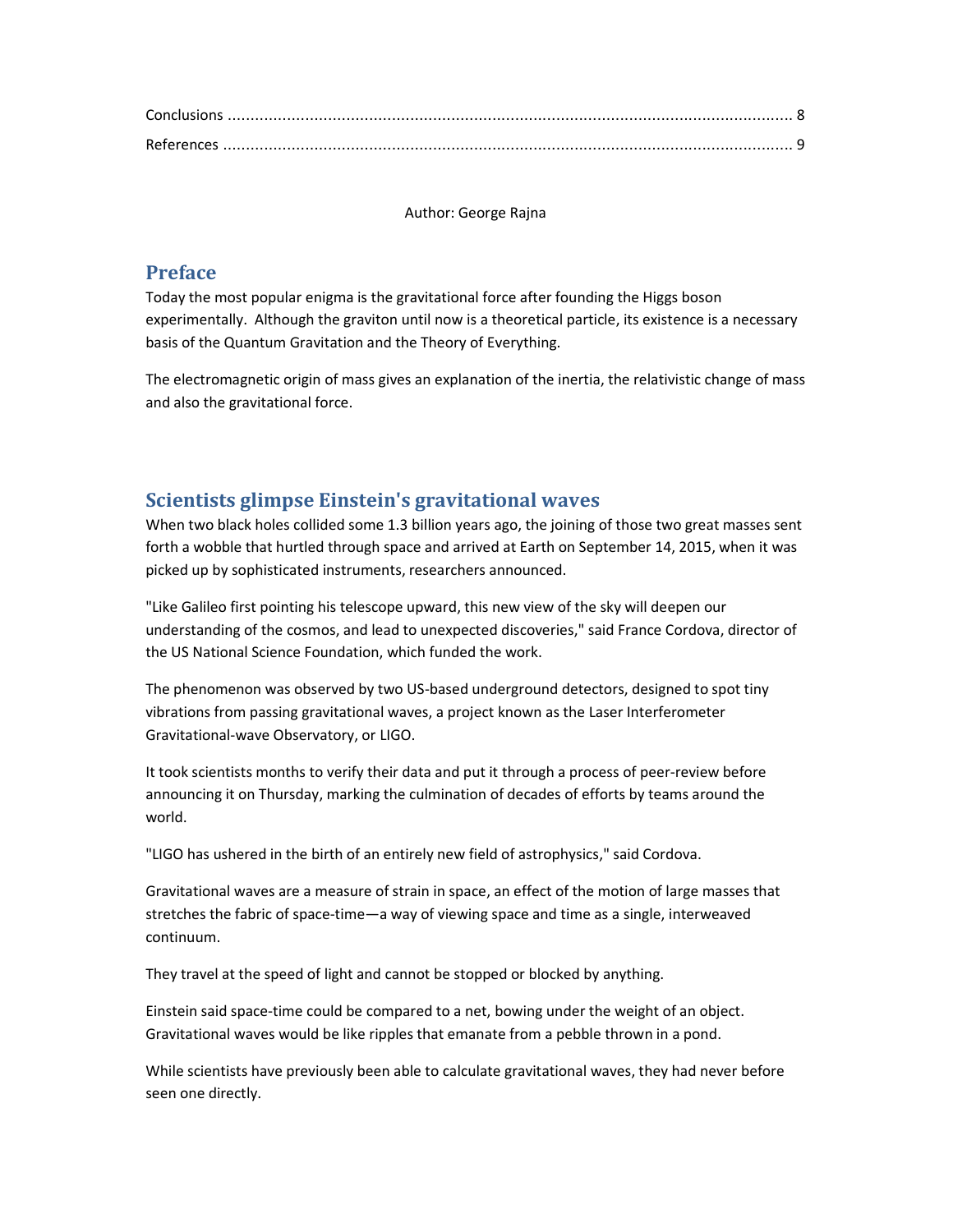## **Wobbling like jelly**

According to the Massachusetts Institute of Technology's (MIT) David Shoemaker, the leader of the LIGO team, it looked just like physicists thought it would.

"The waveform that we can calculate based on Einstein's theory of 1916 matches exactly what we observed in 2015," David Shoemaker, the leader of the LIGO team, told AFP.

"It looked like a chirp, it looked at something that started at low frequencies—for us low frequencies means 20 or 30 hertz, that's like the lowest note on a bass guitar, sweeping very rapidly up over just a fraction of a second... up to 150 hertz or so, sort of near middle C on a piano."

The chirp "corresponded to the orbit of these two black holes getting smaller and smaller, and the speed of the two objects going faster and faster until the two became a single object," he explained.

"And then right at the end of this waveform, we see the wobbling of the final black hole as if it were made of jelly as it settled into a static state."

#### **Underground detectors**

The L-shaped LIGO detectors—each about 1.5 kilometers (four kilometers) long—were conceived and built by researchers at MIT and Caltech.

One is located in Hanford, Washington, and the other is in Livingston, Louisiana.

A third detector, called VIRGO, is scheduled to open in Italy later this year.

Tuck Stebbins, head of the gravitational astrophysics laboratory at NASA's Goddard Spaceflight Center, described the detectors as the "most complex machines humans have ever built."

Both LIGO and VIRGO have undergone major upgrades in recent years.

Physicist Benoit Mours of France's National Center for Scientific Research (CNRS), which is leading the VIRGO team along with Italian colleagues, described the discovery as "historic" because it "allows us to directly verify one of the predictions of the theory of general relativity."

Physicists said the gravitational wave detected at 1651 GMT on September 14 originated in the last fraction of a second before the fusion of two black holes somewhere in the southern sky, though they can't say precisely where.

Einstein had predicted such a phenomenon would occur when two black holes collided, but it had never before been observed.

An analysis by the MIT and Caltech found that the two black holes joined about 1.3 billion years ago, and their mass was 29-36 times greater than the Sun.

The wave arrived first at the Louisiana detector, then at the Washington instrument 7.1 milliseconds later.

The two instruments are 1,800 miles (3,000 kilometers) apart, and since both made the same reading, scientists consider their discovery confirmed.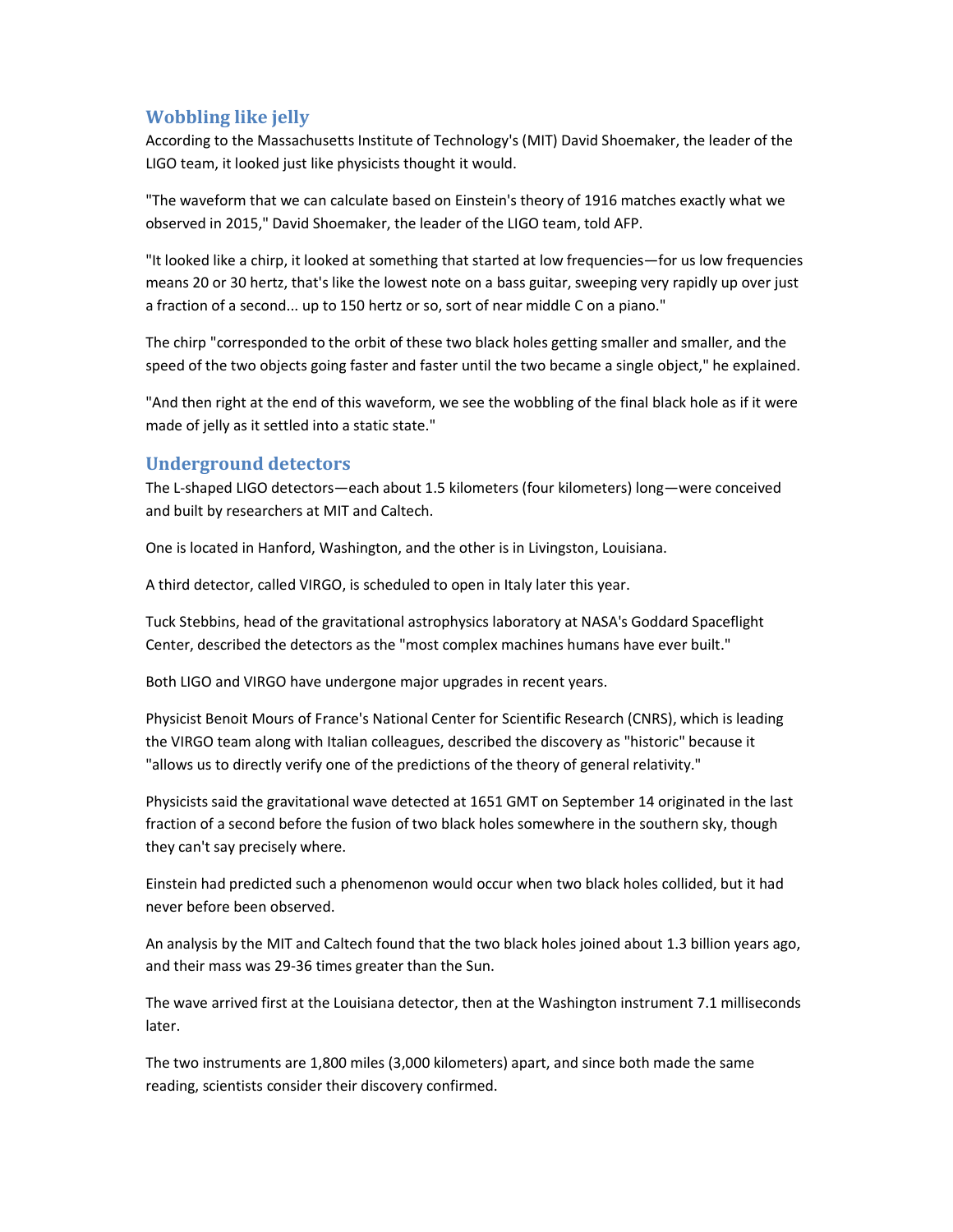#### **'New era '**

"Black holes are interesting because they do not give off any light and that is why these particular objects had never been seen before—because all of the astrophysical instruments to date use light," said Shoemaker.

"So this is one of the ways in which this tool is special and unique in the astronomical toolkit."

He said the new data "can really help to explain the formation of galaxies and overall large scale structures of the material in the universe."

Details of the discovery are being published in the journal Physical Review Letters.

Indirect proof of gravitational waves was found in 1974 through the study of a pulsar and a neutron star. Scientists Russell Hulse and Joseph Taylor won the Nobel Prize for physics for that work in 1993.

"Humanity has now another tool for exploring the universe," Stebbins told AFP.

"This is like the perfect outcome. The door is open to new discoveries," he added.

"This is a new era in astrophysics." [5]

# **Probing Strange Stars with Advanced Gravitational Wave**

The only known way to find strange matter at the moment would be to confirm its existence within neutron stars. On Earth, it is currently impossible to directly observe strange matter, even in places like the Large Hadron Collider at Cern in Switzerland. Pictured is the Large Hadron Collider Beauty experiment (LHCb).

 'As its name says, a neutron star is a star made up of neutrons - which are made up of two down and one up quarks,' Dr Moraes continued.

'It is a star of very high density and rapid rotation rate. Most of them have masses close to 1.3-1.4 solar masses.'

Most matter we see comes in two 'flavours', made up of just two types of fundamental particles - up and down quarks.

#### **WHAT IS A NEUTRON STAR?**

When the core of a massive star undergoes gravitational collapse at the end of its life, protons and electrons are literally scrunched together, leaving behind one of nature's most wondrous creations: a neutron star.

Neutron stars cram roughly 1.3 to 2.5 solar masses into a city-sized sphere perhaps 12 miles (20 kilometers) across.

Matter is packed so tightly that a sugar-cube-sized amount of material would weigh more than 1 billion tons, about the same as Mount Everest.

But in these extreme conditions a rare type of three-flavour matter, made of up, down and strange quarks, could be being created.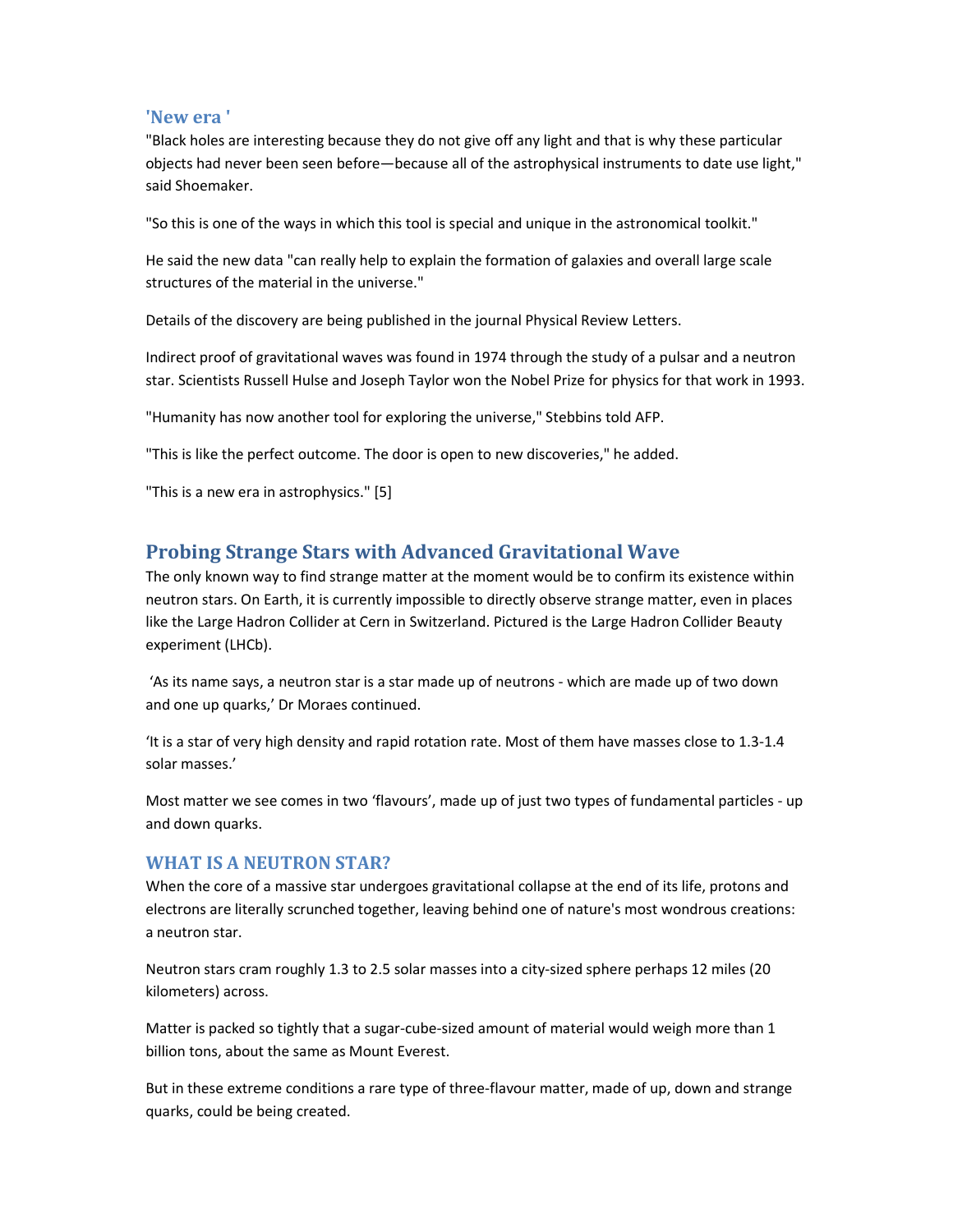This is what strange matter would be. And Dr Moraes says, if the neutron star is massive enough and rotating at a fast enough speed, the entire star could be made of this matter.

The star would be much smaller and lighter than a neutron star. For example, a neutron star with a mass 0.2 times that of the sun would have a radius greater than nine miles (15km), but a strange star of the same mass would be less than a third the size.

One of the implications of the theory, if true, would be that there might be more types of matter in the universe than we know of.

Dr Moraes says, as we cannot observe individual fundamental particles like quarks on Earth, the only way to prove strange matter's existence would be to spot it in a neutron star.

Interestingly, though, proving that strange stars exist could also provide a detection for one of the 'holy grails' of astronomy - gravitational waves.



Dr Moraes says the interaction of a neutron star and a strange star (illustration shown) could create ripples in space-times, resulting in gravitational waves. These are one of the 'holy grails' of astronomy that have been impossible to detect in other experiments so far. [4]

# **Electromagnetic inertia and mass**

#### **Electromagnetic Induction**

Since the magnetic induction creates a negative electric field as a result of the changing acceleration, it works as an electromagnetic inertia, causing an electromagnetic mass. [1]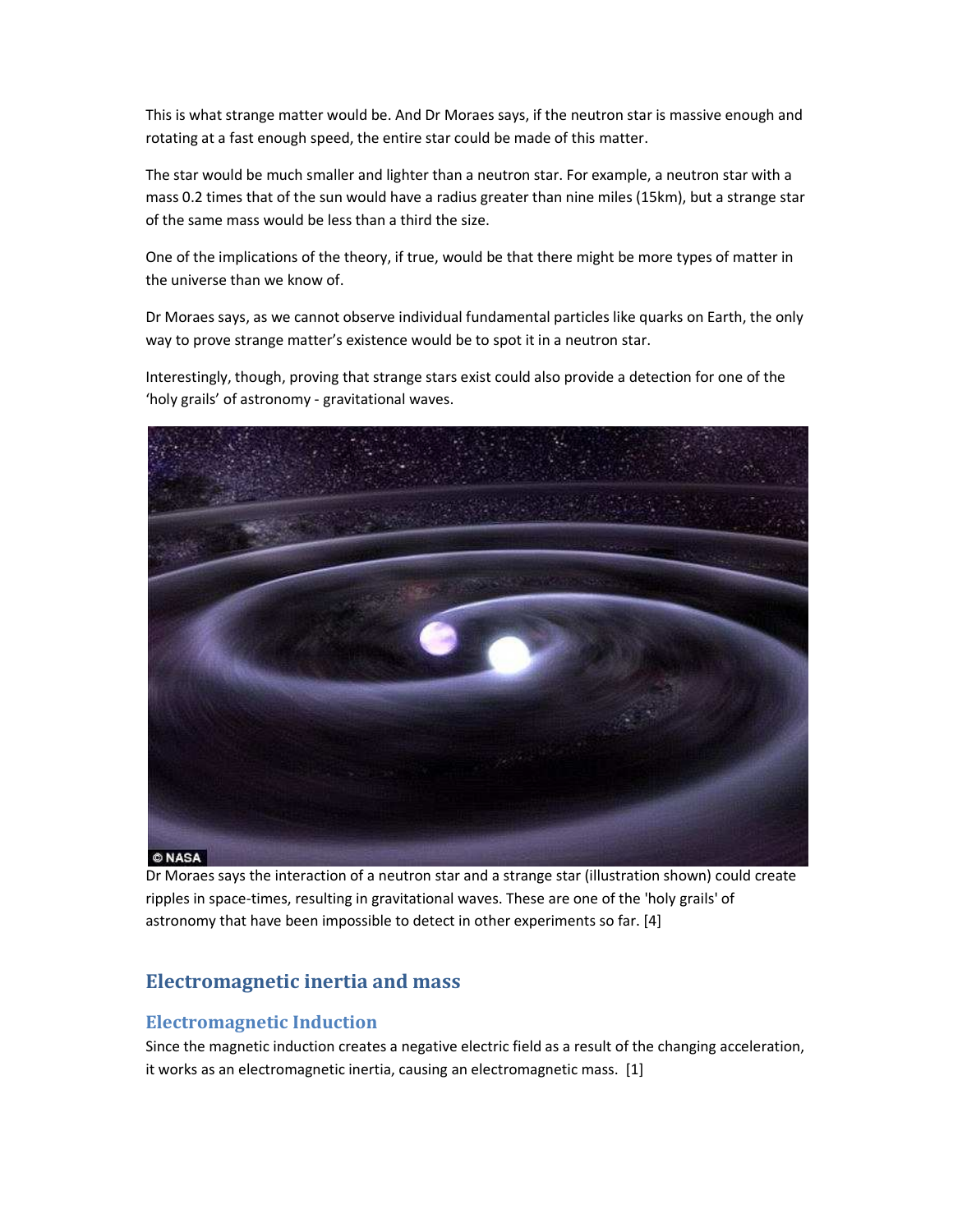### **Relativistic change of mass**

The increasing mass of the electric charges the result of the increasing inductive electric force acting against the accelerating force. The decreasing mass of the decreasing acceleration is the result of the inductive electric force acting against the decreasing force. This is the relativistic mass change explanation, especially importantly explaining the mass reduction in case of velocity decrease.

## **The frequency dependence of mass**

Since  $E = h\nu$  and  $E = mc^2$ ,  $m = h\nu$  / $c^2$  that is the  $m$  depends only on the  $\nu$  frequency. It means that the mass of the proton and electron are electromagnetic and the result of the electromagnetic induction, caused by the changing acceleration of the spinning and moving charge! It could be that the *m<sup>o</sup>* inertial mass is the result of the spin, since this is the only accelerating motion of the electric charge. Since the accelerating motion has different frequency for the electron in the atom and the proton, they masses are different, also as the wavelengths on both sides of the diffraction pattern, giving equal intensity of radiation.

If the mass is electromagnetic, then the gravitation is also electromagnetic effect caused by the accelerating Universe! The same charges would attract each other if they are moving parallel by the magnetic effect.

#### **Electron – Proton mass rate**

The Planck distribution law explains the different frequencies of the proton and electron, giving equal intensity to different lambda wavelengths! Also since the particles are diffraction patterns they have some closeness to each other – can be seen as a gravitational force. [2]

# **The Gravitational force**

The gravitational attractive force is basically a magnetic force.

The same electric charges can attract one another by the magnetic force if they are moving parallel in the same direction. Since the electrically neutral matter is composed of negative and positive charges they need 2 photons to mediate this attractive force, one per charges. The Bing Bang caused parallel moving of the matter gives this magnetic force, experienced as gravitational force.

Since graviton is a tensor field, it has spin  $= 2$ , could be 2 photons with spin  $= 1$  together.

You can think about photons as virtual electron – positron pairs, obtaining the necessary virtual mass for gravity.

The mass as seen before a result of the diffraction, for example the proton – electron mass rate Mp=1840 Me. In order to move one of these diffraction maximum (electron or proton) we need to intervene into the diffraction pattern with a force appropriate to the intensity of this diffraction maximum, means its intensity or mass.

The Big Bang caused acceleration created radial currents of the matter, and since the matter is composed of negative and positive charges, these currents are creating magnetic field and attracting forces between the parallel moving electric currents. This is the gravitational force experienced by the matter, and also the mass is result of the electromagnetic forces between the charged particles.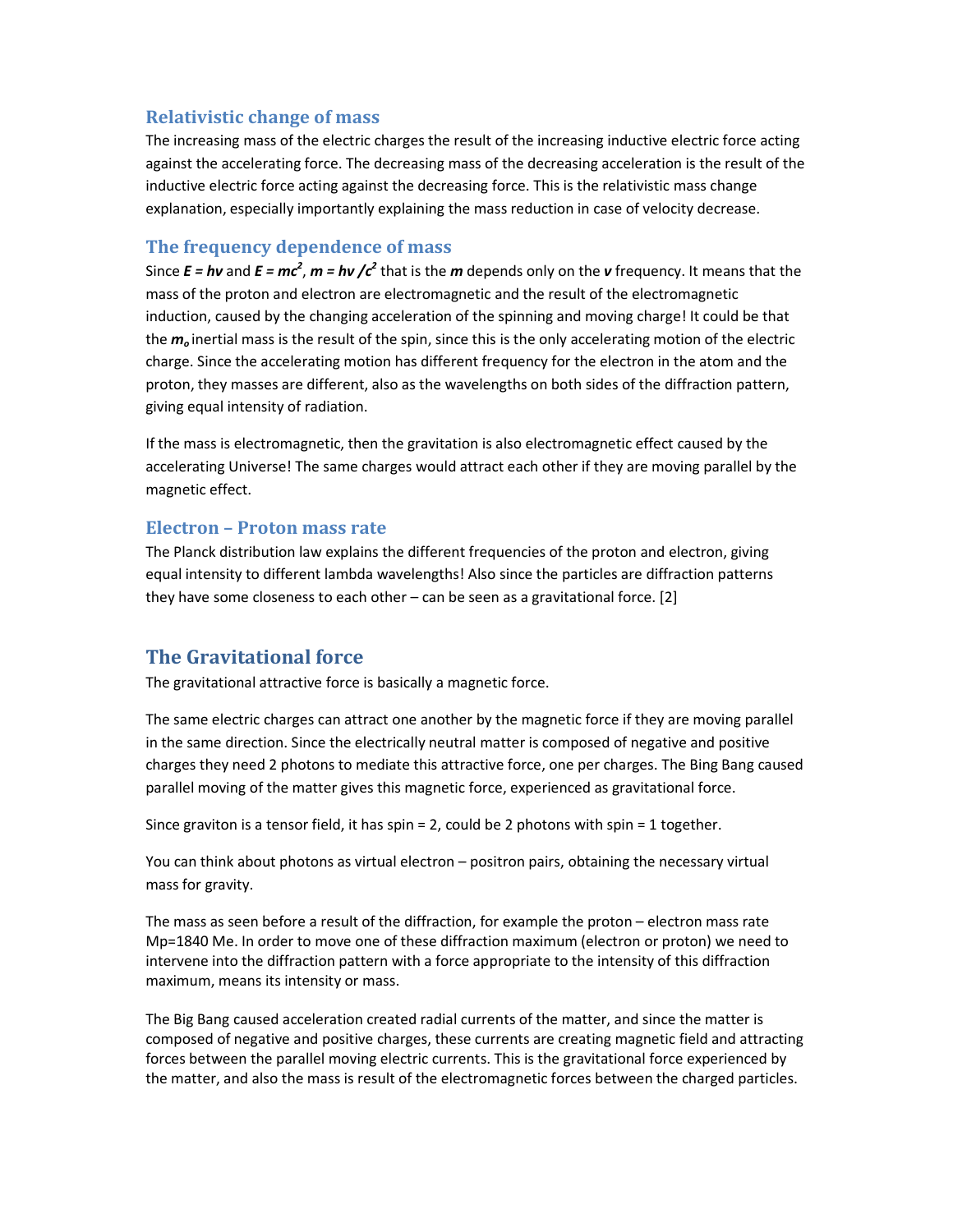The positive and negative charged currents attracts each other or by the magnetic forces or by the much stronger electrostatic forces!?

The gravitational force attracting the matter, causing concentration of the matter in a small space and leaving much space with low matter concentration: dark matter and energy. There is an asymmetry between the mass of the electric charges, for example proton and electron, can understood by the asymmetrical Planck Distribution Law. This temperature dependent energy distribution is asymmetric around the maximum intensity, where the annihilation of matter and antimatter is a high probability event. The asymmetric sides are creating different frequencies of electromagnetic radiations being in the same intensity level and compensating each other. One of these compensating ratios is the electron – proton mass ratio. The lower energy side has no compensating intensity level, it is the dark energy and the corresponding matter is the dark matter.

### **The Graviton**

In physics, the graviton is a hypothetical elementary particle that mediates the force of gravitation in the framework of quantum field theory. If it exists, the graviton is expected to be massless (because the gravitational force appears to have unlimited range) and must be a spin-2 boson. The spin follows from the fact that the source of gravitation is the stress-energy tensor, a second-rank tensor (compared to electromagnetism's spin-1 photon, the source of which is the four-current, a first-rank tensor). Additionally, it can be shown that any massless spin-2 field would give rise to a force indistinguishable from gravitation, because a massless spin-2 field must couple to (interact with) the stress-energy tensor in the same way that the gravitational field does. This result suggests that, if a massless spin-2 particle is discovered, it must be the graviton, so that the only experimental verification needed for the graviton may simply be the discovery of a massless spin-2 particle. [3]

#### **The Higgs boson**

By March 2013, the particle had been proven to behave, interact and decay in many of the expected ways predicted by the Standard Model, and was also tentatively confirmed to have + parity and zero spin, two fundamental criteria of a Higgs boson, making it also the first known scalar particle to be discovered in nature, although a number of other properties were not fully proven and some partial results do not yet precisely match those expected; in some cases data is also still awaited or being analyzed.

In my opinion, the best explanation of the Higgs mechanism for a lay audience is the one invented by David Miller. You can find it here: http://www.strings.ph.qmul.ac.uk/~jmc/epp/higgs3.html . The field must come first. The boson is an excitation of the field. So no field, no excitation. On the other hand in quantum field theory it is difficult to separate the field and the excitations. The Higgs field is what gives particles their mass.

There is a video that gives an idea as to the Higgs field and the boson. It is here: http://www.youtube.com/watch?v=RIg1Vh7uPyw . Note that this analogy isn't as good as the Miller one, but as is usually the case, if you look at all the analogies you'll get the best understanding of the situation.

Since the Higgs boson is necessary to the W and Z bosons, the dipole change of the Weak interaction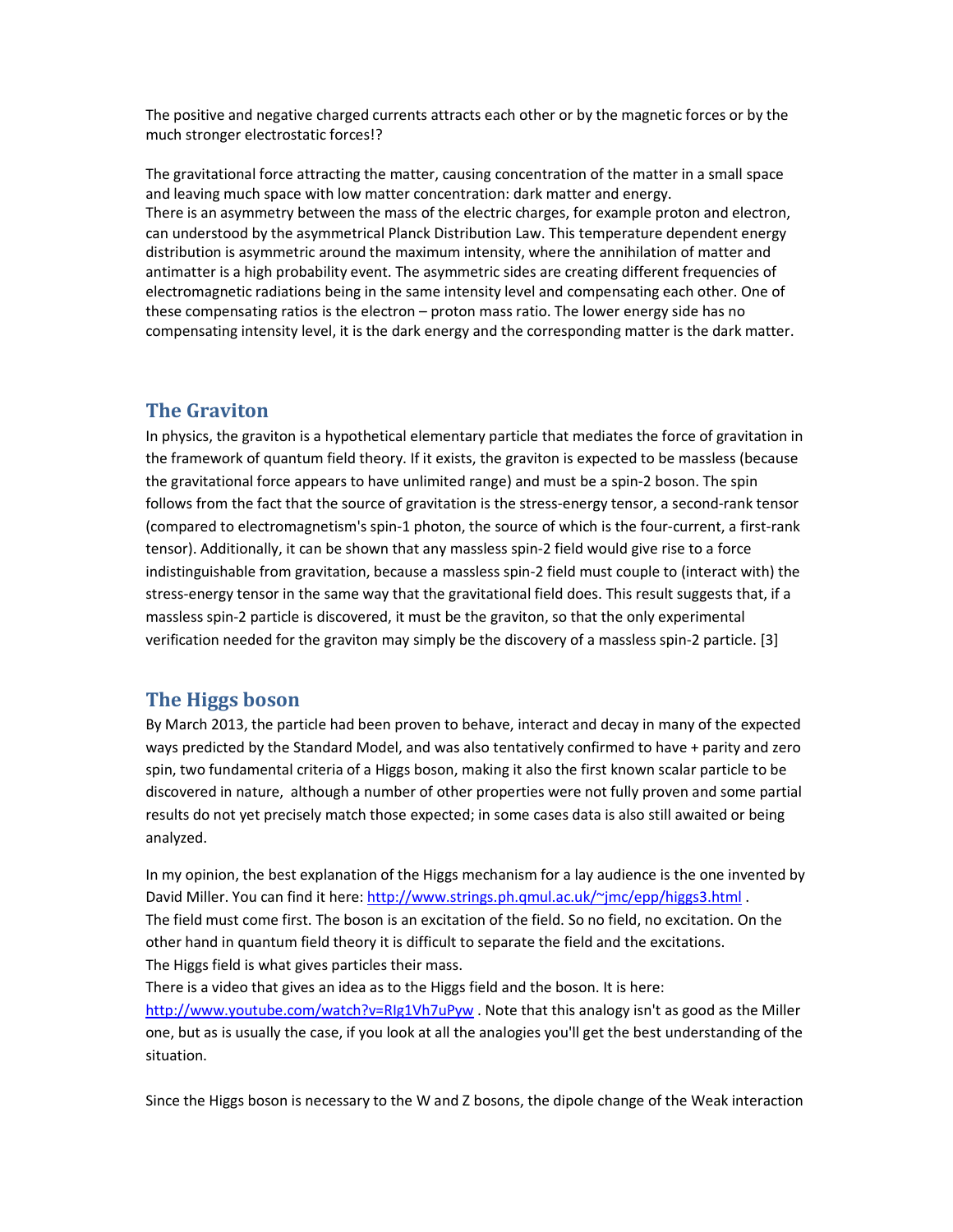and the change in the magnetic effect caused gravitation must be conducted. The Wien law is also important to explain the Weak interaction, since it describes the  $T_{\text{max}}$  change and the diffraction patterns change. [2]

#### **Higgs mechanism**

The magnetic induction creates a negative electric field, causing an electromagnetic inertia. Probably it is the mysterious Higgs field giving mass to the charged particles? We can think about the photon as an electron-positron pair, they have mass. The neutral particles are built from negative and positive charges, for example the neutron, decaying to proton and electron. The wave – particle duality makes sure that the particles are oscillating and creating magnetic induction as an inertial mass, explaining also the relativistic mass change. Higher frequency creates stronger magnetic induction, smaller frequency results lesser magnetic induction. It seems to me that the magnetic induction is the secret of the Higgs field.

In particle physics, the Higgs mechanism is a kind of mass generation mechanism, a process that gives mass to elementary particles. According to this theory, particles gain mass by interacting with the Higgs field that permeates all space. More precisely, the Higgs mechanism endows gauge bosons in a gauge theory with mass through absorption of Nambu–Goldstone bosons arising in spontaneous symmetry breaking.

The simplest implementation of the mechanism adds an extra Higgs field to the gauge theory. The spontaneous symmetry breaking of the underlying local symmetry triggers conversion of components of this Higgs field to Goldstone bosons which interact with (at least some of) the other fields in the theory, so as to produce mass terms for (at least some of) the gauge bosons. This mechanism may also leave behind elementary scalar (spin-0) particles, known as Higgs bosons.

In the Standard Model, the phrase "Higgs mechanism" refers specifically to the generation of masses for the W<sup>±</sup>, and Z weak gauge bosons through electroweak symmetry breaking. The Large Hadron Collider at CERN announced results consistent with the Higgs particle on July 4, 2012 but stressed that further testing is needed to confirm the Standard Model.

## **What is the Spin?**

So we know already that the new particle has spin zero or spin two and we could tell which one if we could detect the polarizations of the photons produced. Unfortunately this is difficult and neither ATLAS nor CMS are able to measure polarizations. The only direct and sure way to confirm that the particle is indeed a scalar is to plot the angular distribution of the photons in the rest frame of the centre of mass. A spin zero particles like the Higgs carries no directional information away from the original collision so the distribution will be even in all directions. This test will be possible when a much larger number of events have been observed. In the mean time we can settle for less certain indirect indicators.

# **Conclusions**

The latest theory was proposed by Dr Pedro Moraes and Dr Oswaldo Miranda, both of the National Institute for Space Research in Brazil. They say that some types of neutron stars might be made of a new type of matter called strange matter. What the properties of this matter would be, though, are unknown - but it would likely be a 'liquid' of several types of sub-atomic particles. [4]